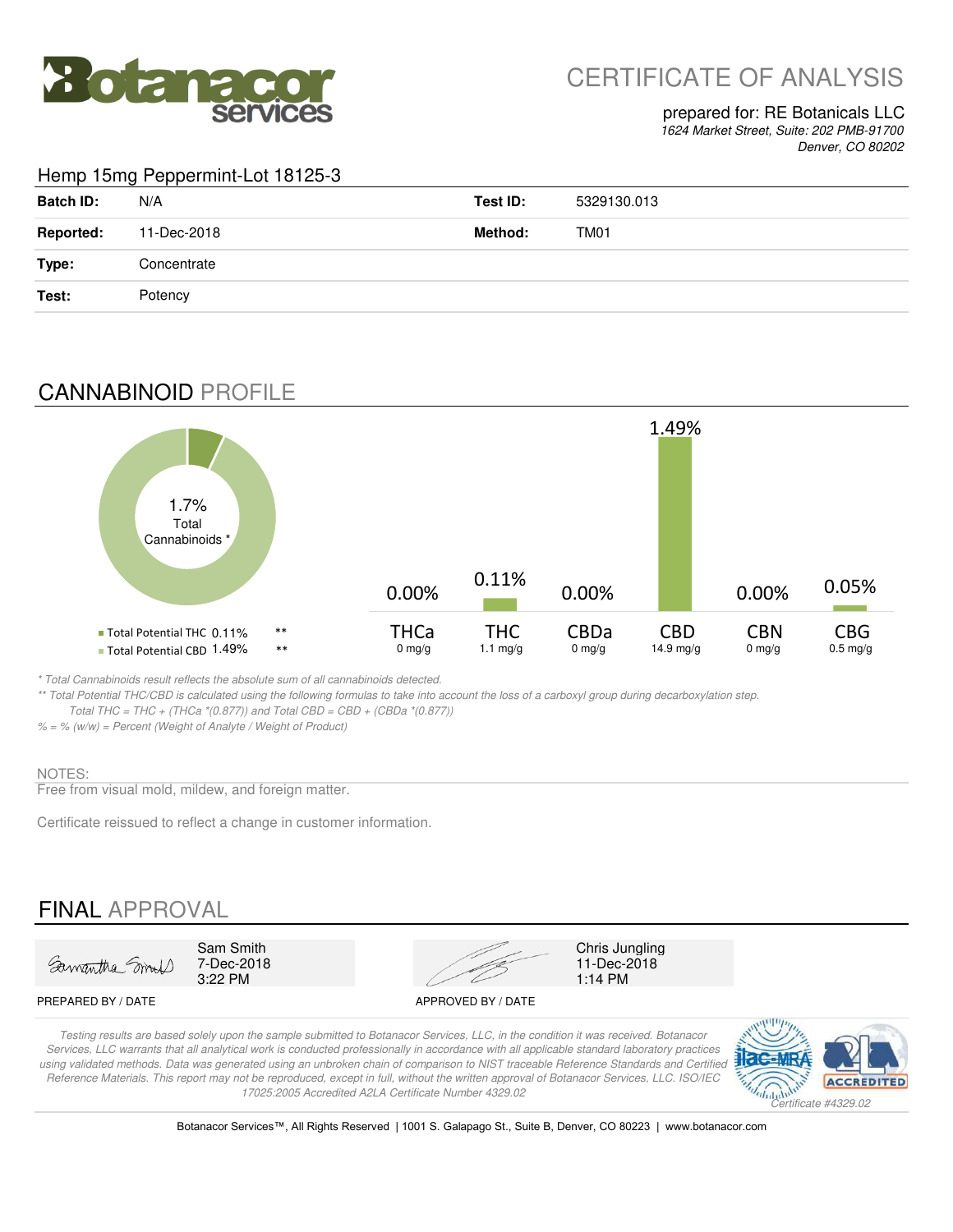

# CERTIFICATE OF ANALYSIS

#### prepared for: RE BOTANICALS LLC

*1624 Market Street, Suite: 202 PMB-91700 Denver, CO 80202*

#### Hemp 15mg Peppermint-Lot 18125-3

| <b>Batch ID:</b> | N/A                      | Test ID: | 9078352.006 |
|------------------|--------------------------|----------|-------------|
| <b>Reported:</b> | 12-Dec-2018              | Method:  | <b>TM04</b> |
| Type:            | Concentrate              |          |             |
| Test:            | <b>Residual Solvents</b> |          |             |
|                  |                          |          |             |

# RESIDUAL SOLVENTS

| <b>Solvent</b>                          | <b>Reportable Range (ppm)</b> | Result (ppm) |
|-----------------------------------------|-------------------------------|--------------|
| Propane                                 | $100 - 2000$                  | $\mathbf 0$  |
| <b>Butanes</b><br>(Isobutane, n-Butane) | $100 - 2000$                  | $\pmb{0}$    |
| Pentane                                 | $100 - 2000$                  | $\pmb{0}$    |
| Ethanol                                 | $100 - 2000$                  | 0            |
| Acetone                                 | $100 - 2000$                  | $\mathbf 0$  |
| <b>Isopropyl Alcohol</b>                | $100 - 2000$                  | $\pmb{0}$    |
| Hexane                                  | $6 - 120$                     | $\mathbf 0$  |
| <b>Benzene</b>                          | $0.2 - 4$                     | 0.0          |
| Heptanes                                | $100 - 2000$                  | $\pmb{0}$    |
| Toluene                                 | $18 - 360$                    | $\mathbf 0$  |
| <b>Xylenes</b><br>(m,p,o-Xylenes)       | 43 - 860                      | $\pmb{0}$    |

NOTES:

Free from visual mold, mildew, and foreign matter.

# FINAL APPROVAL

Sawantha Smit

Sam Smith 12-Dec-2018 1:46 PM

Mike Branvold 12-Dec-2018 5:09 PM

PREPARED BY / DATE APPROVED BY / DATE

*Testing results are based solely upon the sample submitted to Botanacor Services, LLC, in the condition it was received. Botanacor Services, LLC warrants that all analytical work is conducted professionally in accordance with all applicable standard laboratory practices using validated methods. Data was generated using an unbroken chain of comparison to NIST traceable Reference Standards and Certified Reference Materials. This report may not be reproduced, except in full, without the written approval of Botanacor Services, LLC. ISO/IEC 17025:2005 Accredited A2LA Certificate Number 4329.02*



Botanacor Services™, All Rights Reserved | 1001 S. Galapago St., Suite B, Denver, CO 80223 | www.botanacor.com